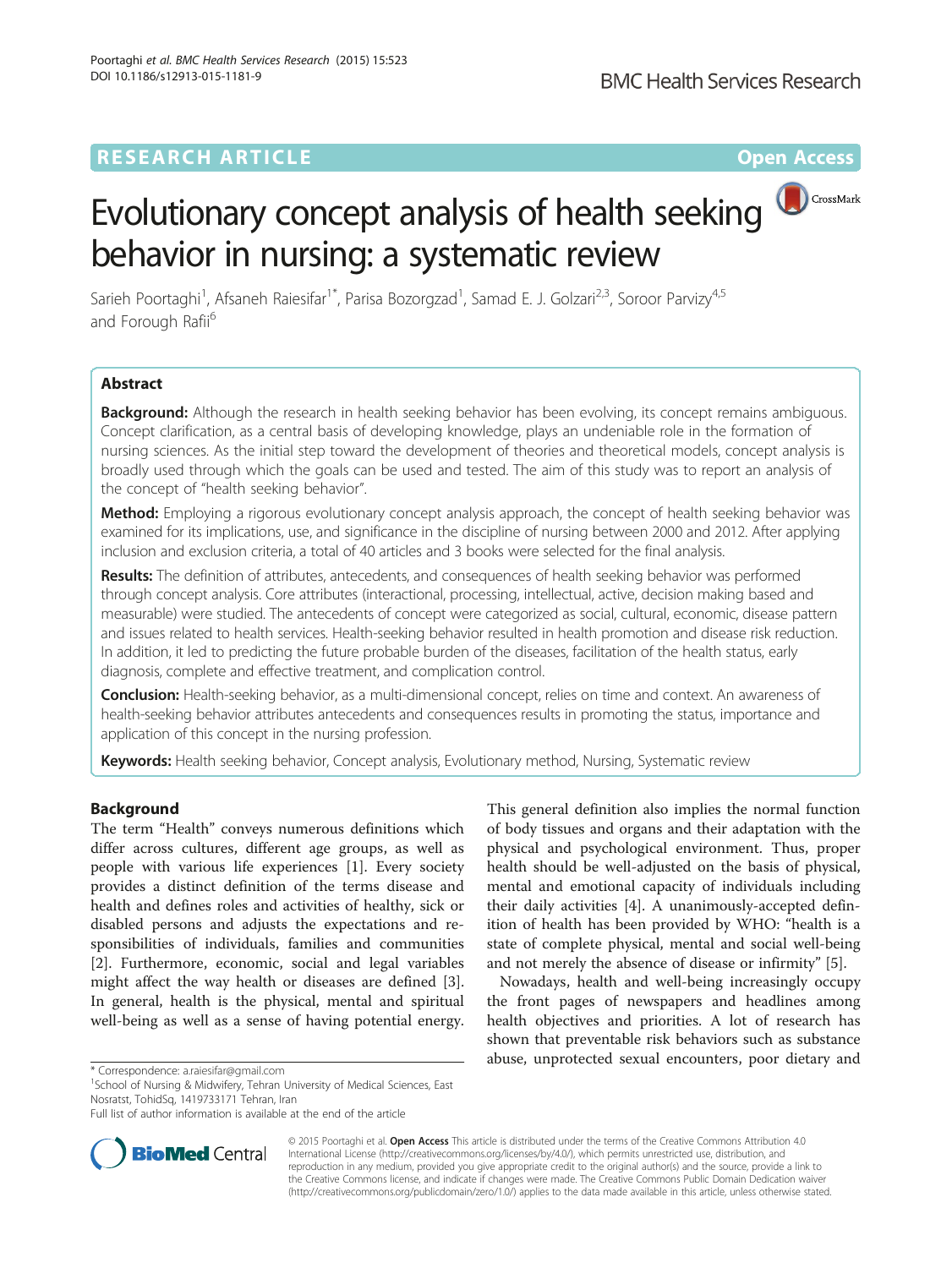physical activity patterns, reckless driving and failure to use seatbelts significantly contribute to adolescent morbidity and mortality [[6\]](#page-6-0). Many studies were conducted on these issues; however, they were not specified explicitly for the relationship between health and health-seeking behavior as well as interventions required to lessen these risks in order to achieve the goal of changing behavior. As a consequence, there is no clear definition of its concept and characteristics. [[6](#page-6-0)].

Based on the reviewed literature, Health-seeking behavior is defined as an individual's deeds to the promotion of maximum well-being, recovery and rehabilitation; this could happen with or without health concerns and within a range of potential to real health concerns [\[7\]](#page-6-0). There is a general consensus in both developed and developing countries that providing education and knowledge at the individual level are not sufficient per se to promote a change in behavior [\[8\]](#page-6-0). Understanding local perceptions of health needs, the process of health decision-making, and concerns and considerations of locals, are key components in understanding health seeking behavior in any health condition [[9\]](#page-6-0).

Various theories and models were developed to help understand and explain health related behavior, and suggest strategies to achieve desired behavioral change. The Health Belief Model (HBM) is one of the most widely used conceptual frameworks to explain and describe health related behaviors. Therefore, it is used as a guideline for health behavior interventions [[10\]](#page-6-0). The knowledge of all of these factors is believed to be imperative to the planning process of successful interventions and the expansion of existing health services. The Theory of Planned Behavior (TPB; Ajzen 1988) and Theory of Reasoned Action (TRA; Fishbein and ajzen 1975) are considered deliberative processing models implying that people's attitudes are formed after careful consideration of available information and the attitudes cause behavior [[11\]](#page-6-0). However, there is some criticism for using these theories in action to conduct studies. Unfortunately, studies in this field often describe patterns of behavior without clarifying causes, attributes, antecedents as well as consequences for the behavior, as a result they fail to provide valuable recommendations [\[9](#page-6-0), [11](#page-6-0)].

Overuse of health services in certain contexts has been highlighted in many studies; however, underuse and delay in help-seeking for serious conditions in which timely consultations could be lifesaving have also been emphasized [\[12\]](#page-6-0). Although numerous researches have been conducted in the field of health seeking in nursing [[12](#page-6-0)–[23](#page-7-0)], considering the negative effects of not seeking health behaviors such as delay in diagnosis and treatment and poor outcomes, very few efforts have been made to promote health-seeking behavior. This might be due to the lack of proper understanding of the complexity and variety of the concepts as the basic building blocks contributing immensely to the theory evolution [\[24](#page-7-0)]. Therefore, in-depth research is vital to visualize the real picture of the "health seeking behavior" concept.

Concept clarification, as a central basis of developing knowledge, plays an undeniable role in the formation of nursing sciences. Assessing the strengths and weaknesses of a concept and also its classification or characterization are achieved through concept clarification [\[24](#page-7-0)–[26](#page-7-0)].

"Concept analysis", as one of the main strategies in concept development, aims at understanding structure and functions of a concept, examines its basic elements and also provides the theorist, researcher or clinician with various possibilities to profoundly probe the concept. Concepts are composed of attributes; i.e., characteristics distinguishing a concept from another. Therefore, concept analysis is valuable in purifying and clarifying indefinite concepts in a theory [\[25\]](#page-7-0).

As the initial step toward the development of theories and theoretical models, concept analysis is broadly used through which the goals can be used and tested [[24](#page-7-0)–[27](#page-7-0)]. The definitions of concepts are clarified through clinical studies and application of the instruments that are central to the entity of every concept [[25\]](#page-7-0). Various methods have been used to analyze concepts relevant to the field of nursing science. Being affected by the context they are used in, concepts not only improve over time [[24, 26](#page-7-0)] but also endure continuous dynamic changes. Hence, they redefine the context, surrogate and related terms, antecedents, attributes, examples and consequences. However, analyses simply indicate a direction toward further research yet they do not offer solid conclusions. So, Rodgers' evolutionary approach is suitable for analyzing "health seeking behavior" concept, thanks to its dynamic context-based nature.

Knowledge generation resulting from analysis of "health-seeking behavior" would ultimately become advantageous in the establishment of health education and individualized nursing; both aiming at refining self-care abilities and health. To alter behavioral patterns and excel health practices, we need to have a thorough understanding of human behavior as policy makers in the field of health uncover the effects of human behavioral factors on the quality of health care provision. Surprisingly, not only is health-seeking behavior found rarely in commonly-used medical textbooks but also most healthseeking behavior studies do not provide any effective and practical recommendations. Consequently, a disastrous loss of medical practice and health systems development programs would be inevitable considering the fact that appropriate understanding of health seeking behavior diminishes delayed diagnoses and excels treatment compliance and health promotion strategies. Henceforth, this study is conducted with the aim to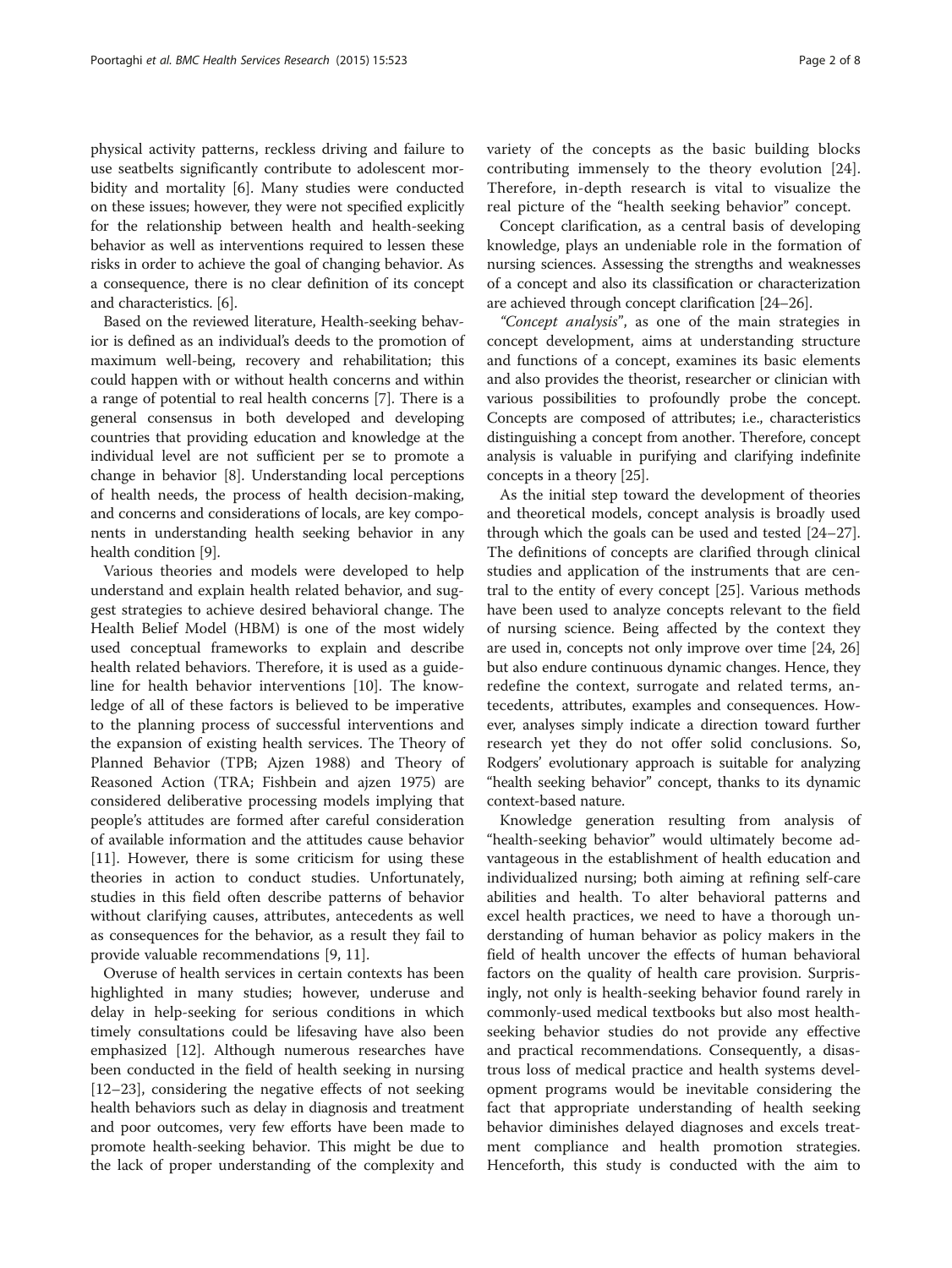analyze the concept of "health seeking behavior" with the use of evolutionary concept analysis.

#### Methods

After identifying the concept, the most important step is determining the scope and range of literature to be viewed [[24\]](#page-7-0). In our study, major data bases including Pub Med, CINAHL, MEDLINE, Scopus, Springer, Ovid, Iran Medex, Magiran and SID were searched. In a preliminary search "seek health" and "health-seeking behavior" keywords were used. Later, to achieve more precise results, inclusion criteria were identified. The main criteria for inclusion in the final analysis were the literature published in English or Persian within the context of nursing and community health added as search terms from 2000 to 2012. Preliminary result of the search led to 1530 articles which considered the inclusion and exclusion criteria and duplicated items decreased to 142 cases. At this stage, articles which were not in English or Persian and were in letter, editorial or commentary format excluded from the study, as a result the number decreased to 58. Then 16 articles which did not have extra information about health seeking behavior concept or were not accessible in full text excluded from the gained mass of information.

At the final stage, 40 articles which had the term "health-seeking behavior" in their title or abstract and at the same time were available in full-text format in the field of nursing or other health sciences (including medicine and psychiatry) were selected. Meanwhile, three books were also selected because of their content coverage and their availability for authors (Fig. [1\)](#page-3-0). Articles and books were reviewed vigorously by two people. Inductive content analysis of information on healthseeking behavior concept was performed by two people (first and corresponding authors) and checked by the third person (author) and themes were extracted. Information units consisted of related words, sentences, information and responses to the following questions: What are the specific attributes of health-seeking behavior? What is the definition of health-seeking behavior? Which factors are associated with health-seeking behavior? How is health-seeking behavior measured? What are the consequences or outcomes of health-seeking behavior?

All the textual data were inductively coded to answer the above-mentioned questions, and inter-coder agreement was assessed. A method developed by Landis and Koch [\[28\]](#page-7-0) was used to calculate inter-coder agreement.

#### Results

#### **Attributes**

To determine the defining attributes is the primary accomplishment of the analysis that leads to the actual definition of the concept [[24, 29\]](#page-7-0). Attributes of a

concept include the features and permanently and clearly associated specifications that help clarification and extension of the concept depth [[25](#page-7-0)]. The researchers often have to work diligently to identify the data relevant to the attributes of the concept. Actual definitions provide helpful and important data regarding the attributes. In the search for these data, researchers answer this question, "what are the characteristics of the concept?" In this study, apparent attributes of health-seeking behavior concept were interactional, processing, intellectual, active, decision-making based and measurable.

#### Interactional and processing dimension

Health seeking behavior is considered as a tool for investigating individuals' or a population's interaction with the health system. In other words, as health-seeking behavior is a social process, it not only involves individuals' interactions with the social network [[30](#page-7-0)] but also is a social action involving other individuals [[31\]](#page-7-0). People's interactions with the health system help to identify the factors that empower individuals to adopt 'healthy choices' in behaviors related to their lifestyle or medical care. Different researches have shown that healthseeking behavior is an ongoing process [\[31](#page-7-0)] including a logical sequence of steps beginning from the perception and evaluation of symptoms and ending with the use of different care types [\[30\]](#page-7-0).

#### Intellectual dimension

Health-seeking behavior characterizes people's noticeable desires for health control and their concerns about environmental impacts of the health [\[32](#page-7-0)]; this differs from person to person and a culture to culture [\[33](#page-7-0)]. Health-seeking behavior can be seen as the performance of an individual inspiring him/her to have an acceptable level of well-being; this effort is possibly due to awareness as well as to mutual cooperation of individuals and health systems. A proper understanding of human behavior is a prerequisite for behavioral and health-related changes [\[13](#page-6-0)].

#### Active and decision-making-based dimension

Generally, health-seeking behavior is viewed as a route through which individuals acquire information on health, illness, health promotion, and risks to health [[34](#page-7-0)]. It seeks to construct healthy approaches through every day practices facilitating the feeling of 'belonging' via spiritual and religious practices and also the use and consumption of materials such as food and forms of treatments and therapies [[35](#page-7-0)].

In other words, health-seeking behavior is the behavior of an individual with a constant health condition actively searching for ways to change his/her health habits or environment in order to move toward a higher-level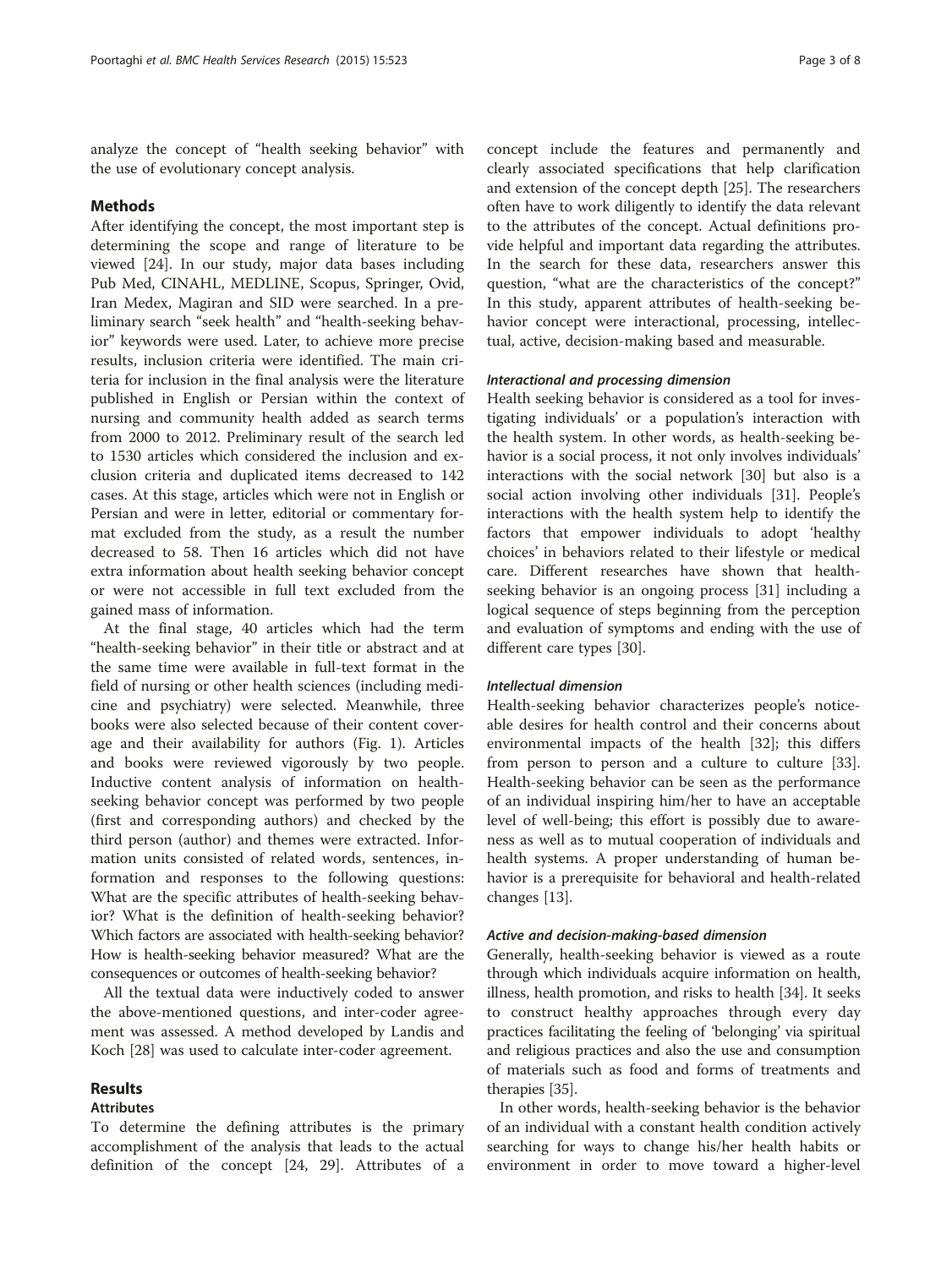<span id="page-3-0"></span>

wellness [\[32](#page-7-0)]. In addition, it is an approach through which people can monitor their body, partially distinguish symptoms and interpret them, look for medical interventions and apply other supportive resources [\[36, 37](#page-7-0)].

There are numerous varied definitions to health-seeking behavior as follows:

Making decisions about health choices [\[14\]](#page-6-0), processes that affect health status [\[38\]](#page-7-0), focus on patterns of decisionmaking [[15](#page-6-0)], decisions and related responses [[35](#page-7-0)], the expression of how people make decisions about health care and use of services [[39](#page-7-0)] and an expressed or observed desire to search information for health promotion [\[32\]](#page-7-0). All

of the above definitions imply the decision-making-based dimension of health seeking behavior concept.

#### Measurable dimension

Health-seeking behavior has been tested using quantitative (KAP studies, surveys and cross-sectional studies) as well as qualitative research methods (ethnography and Narrative studies) [\[13](#page-6-0), [15,](#page-6-0) [37, 40\]](#page-7-0). This concept is mainly measured using self-reports. The health-seeking behavior questionnaire has been developed and used to study students' and adolescents' health status by the National Health Screening Service of Norway. This questionnaire

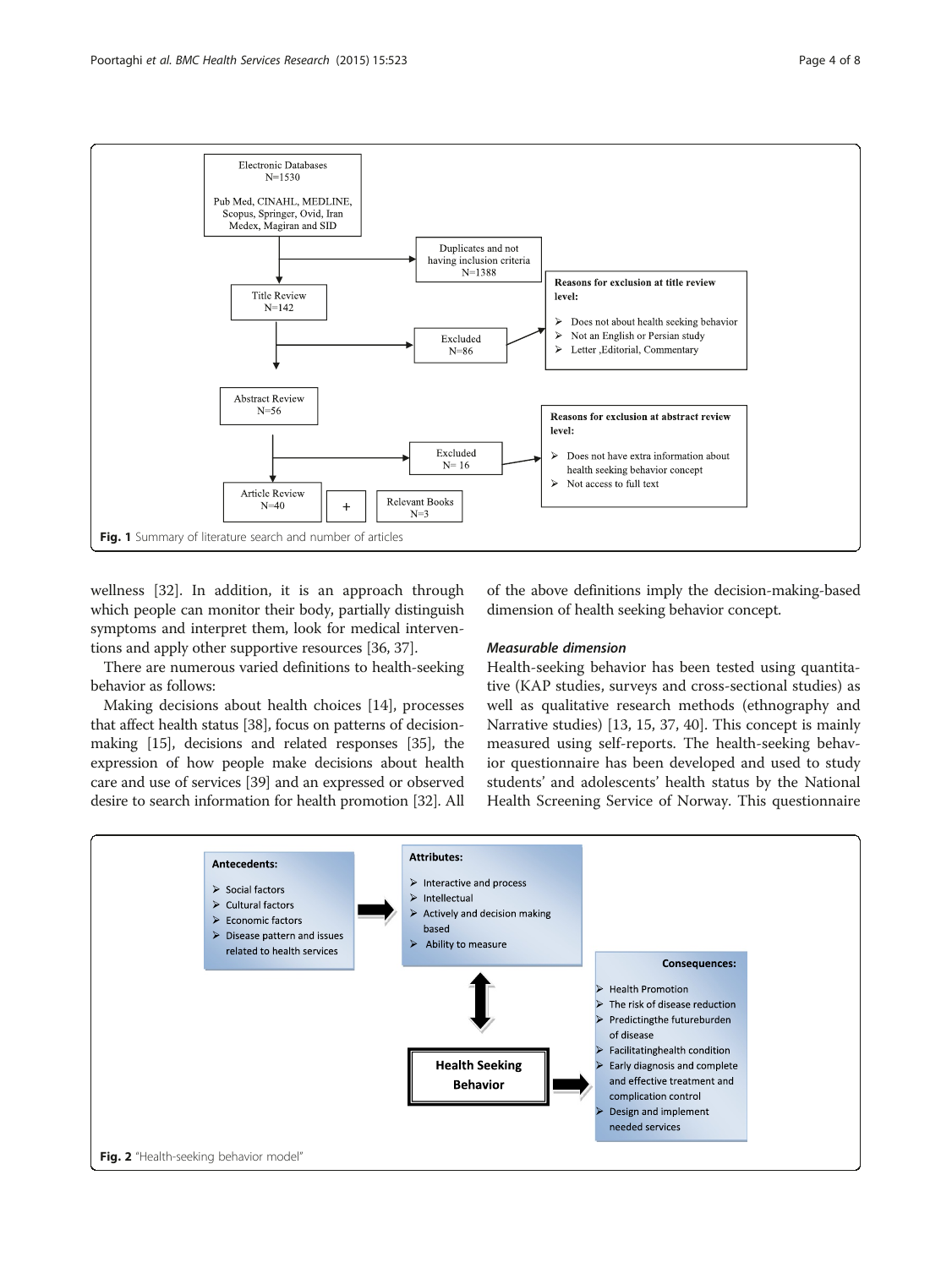includes three subgroups and 15 items. It is an agesensitive scale which checks differences and comparisons within and between groups [[40\]](#page-7-0). Another structured questionnaire has been used in Cambodia to compare this concept between the poor and the rich of the community, [[17](#page-6-0)] it is also used in South Africa [\[41](#page-7-0), [42\]](#page-7-0) and Nigeria [[43](#page-7-0)].

In addition, in some studies profound interviews [[19,](#page-6-0) [33](#page-7-0), [44\]](#page-7-0) and focus group discussions [[45, 46](#page-7-0)] or structured interviews [\[47\]](#page-7-0) were used for data collection on health-seeking behavior.

### Health seeking behavior definitions Surrogate and related terms

Identifying surrogate and related terms help to locate health-seeking behavior on nursing body of knowledge. During the analysis stages, we recognized that health seeking behavior could be interchangeable with "healthseeking decisions", "health care-seeking behavior" or "health information seeking".

#### **Antecedents**

The next step in the cycle of evolutionary concept analysis is the determination of antecedents, [\[48](#page-7-0)] an essential section in concept analysis due to providing further elucidation about the concept of interest. Antecedents are events that have happened prior to the occurrence of the concept [[26\]](#page-7-0). The antecedents of health-seeking behavior can be categorized as shown in Table [1](#page-5-0).

#### Consequences

Although it is being associated with further clarifications, determining the consequences of the concept is another important step of analysis [[25\]](#page-7-0).

Improved income and attentiveness which arise following involvement in socioeconomic development programs definitely contribute to more rational health-seeking behaviors and consequently relative health status enhancement [\[49](#page-7-0)]. Burden of diseases and the elements of health-related behaviors are considered as fundamentals of health promotion. Awareness of the health behaviors prevalence seems an indispensible part for disease prevention and health promotion. Interestingly, health behaviors might be of synergistic impacts on the risk of diseases. In order to predict future disease burden in populations, evaluation of health determinants is vital [\[38](#page-7-0)]. Health-seeking behavior or seeking long-term and sustainable life practices and communal activeness that will facilitate a healthy state can differ from person to person and culture to culture [\[33](#page-7-0)]. Early diagnosis and complete treatment, better understanding of the health-seeking behavior of patients is important for effective management and control of disease [\[41](#page-7-0)].

Health-seeking behavior of the patients may have a direct bearing on the stage of disease at presentation, and consequently, on the overall prognosis [\[39](#page-7-0)].

In summary, health-seeking behavior results in health promotion, disease risk reduction, prediction of the future probable burden of the diseases, facilitation of the health status, early diagnosis, complete and effective treatment, and complication control(Fig.[2\)](#page-3-0).

#### Inter-coder agreement

A coding agreement analysis was conducted by two people (first and corresponding authors) The two coders identified element pairs within texts at the code and category level. An overall inter-coder agreement of 0.79 was achieved. This demonstrates "substantial agreement" as described by Landis and Koch [[50](#page-7-0)].

#### **Discussion**

The purpose of the present study was to investigate health-seeking behavior in the health science literature in order to identify its attributes, antecedents and consequences of concept. Results obtained from our study revealed that important attributes of health-seeking behavior concept are interactive and process (health-seeking behavior is a social process, it not only involves individuals' interactions with the social network [[30\]](#page-7-0) but also is a social action involving other individuals), intellectual (people's noticeable desires to health control and their concerns about environmental impacts on the health [[32](#page-7-0)] which differs from person to person and culture to culture), active (actively searching for ways to change his/her health habits or environment to move toward a higherlevel wellness) and decision making based (health-seeking behavior is making decisions about health choices [[14\]](#page-6-0) or processes that affect health status [\[38\]](#page-7-0) as well as focusing on patterns of decision-making [\[15](#page-6-0)] decisions and related responses and ability to measure has been tested using quantitative (KAP studies, surveys and cross-sectional studies) as well as qualitative research methods (ethnography and Narrative studies) dimensions. Health-seeking behavior antecedents include social, cultural, and economic and disease patterns and issues related to health services. Hence, policy makers should pay great attention to provide access to health services in social, cultural and economic contexts for all society members. Consequences of such strategies would be health promotion, disease risk reduction, prediction of the diseases burden, facilitation of health support, early diagnosis, effective treatment, complications control and the last but not the least designing and implementation of the required services. The results of the concept analysis are important as they lead to integration and synthesis of the concept.

Health behavior research is pertinent to nursing practice from different aspects. Nursing consists of both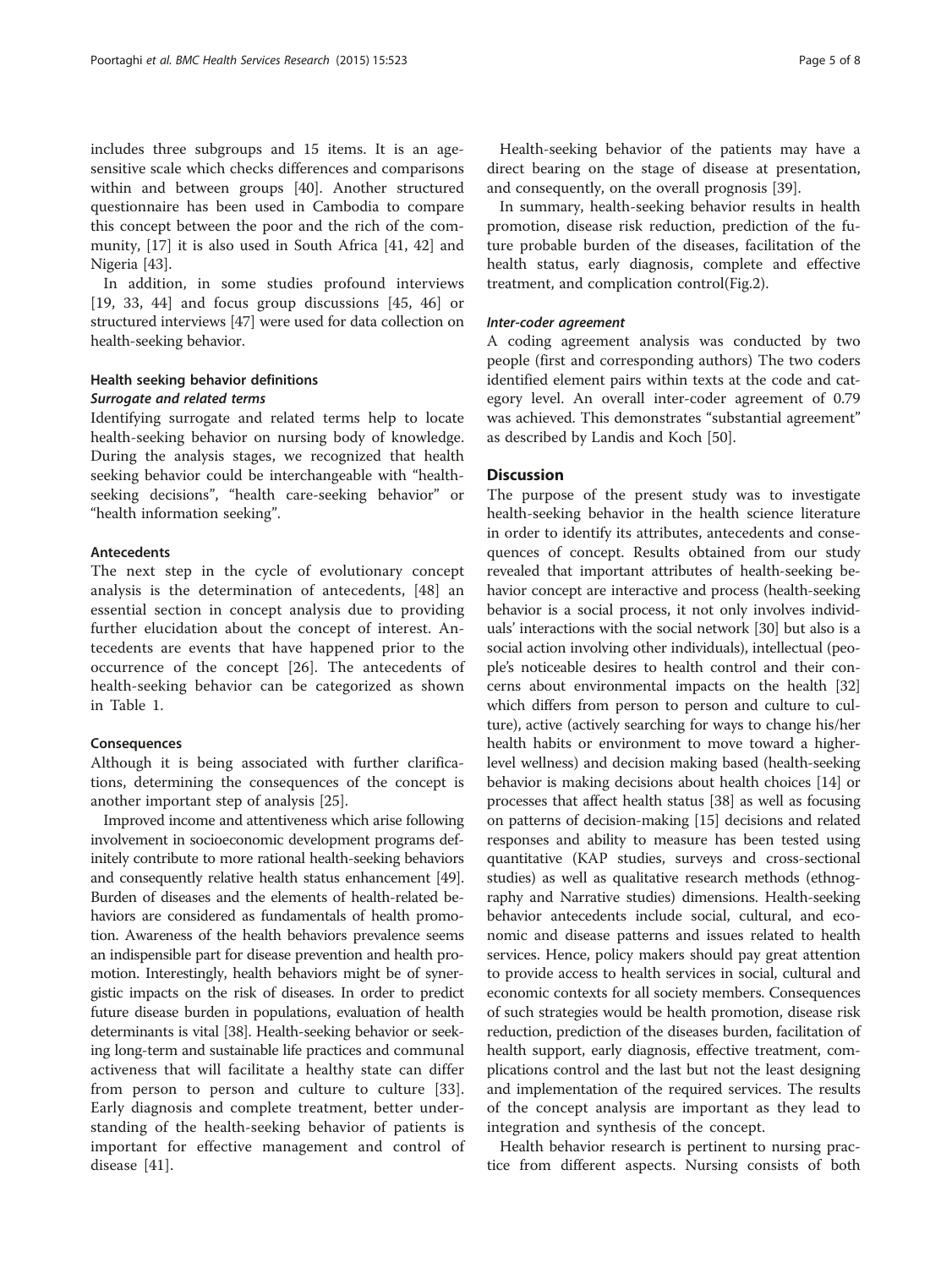<span id="page-5-0"></span>Table 1 The antecedents of health-seeking behavior

| Antecedents                                                   | Supporting references                                                                                                                                                                             |
|---------------------------------------------------------------|---------------------------------------------------------------------------------------------------------------------------------------------------------------------------------------------------|
| 3-1: Social factors                                           | $\ge$ Social networks [20, 21] and families [22] have solid roles in decision making for seeking health.                                                                                          |
|                                                               | $\geq$ Number of other sick people and children under 5 years old in the family [22] and birth order<br>of children [44].                                                                         |
|                                                               | $\triangleright$ Family size [14, 44]                                                                                                                                                             |
| 3-2: Cultural factors                                         | > Cultural beliefs about health which lead to self-care as well as using home remedies and<br>consultation [13, 16, 19, 35, 37, 47, 51-53] as one of the barriers to health-seeking behavior      |
|                                                               | $\ge$ Gender inequalities exist in all communities and social classes and have negative effects on<br>women health [13, 16, 38, 49, 54], women autonomy [17, 55] and men's dominant role [13, 20] |
|                                                               | > Cultural preferences [15, 16]                                                                                                                                                                   |
|                                                               | $\triangleright$ Traditional interventions and professional attitude [37, 41, 45]                                                                                                                 |
|                                                               | $\triangleright$ Superstition, rumors and legends [37]                                                                                                                                            |
|                                                               | $\triangleright$ Fear of stigma [45]                                                                                                                                                              |
|                                                               | $\triangleright$ Previous and current perception of disease [30, 45]                                                                                                                              |
|                                                               | $\geq$ Understanding the value of health [38]                                                                                                                                                     |
|                                                               | $\triangleright$ Cultural taboos [51]                                                                                                                                                             |
|                                                               | > Negative cultural experiences such as pressure to succeed, win or physical violence [44]                                                                                                        |
|                                                               | $\ge$ Expectations of aging [12, 22, 39, 41, 56, 57]                                                                                                                                              |
|                                                               | > Absence of the head of household or other key decision makers [54]                                                                                                                              |
|                                                               | $\triangleright$ Head of household's awareness, occupation and level of education [15, 41, 46, 49]                                                                                                |
|                                                               | $\ge$ Ethnicity [16, 22, 56]                                                                                                                                                                      |
|                                                               | $\triangleright$ Marital status [22, 36]                                                                                                                                                          |
|                                                               | $\triangleright$ Denial of disease, especially by women [45].                                                                                                                                     |
| 3-3: Economic Factors                                         | > Family income [14, 16, 17, 20, 22, 23, 38, 41, 42, 44, 47, 51, 56]                                                                                                                              |
|                                                               | $\triangleright$ Treatment and commute costs [13, 19, 20, 57]                                                                                                                                     |
|                                                               | $\triangleright$ Having insurance [16, 22, 51]                                                                                                                                                    |
| 3-4: Disease pattern and issues related<br>to health services | $\triangleright$ Physical access to health services [12-17, 19-23, 41, 51]                                                                                                                        |
|                                                               | $\triangleright$ Distance to health service center [14, 46, 58]                                                                                                                                   |
|                                                               | $\triangleright$ Poor performance of health services [13, 58]                                                                                                                                     |
|                                                               | $\triangleright$ Availability of drugs [13, 17, 19, 51, 58]                                                                                                                                       |
|                                                               | $\geq$ Can buy OTC medications without or with consulting a pharmacist [19, 47, 51] Expected<br>quality of services [11, 15, 50]                                                                  |
|                                                               | > Pluralism or existence of different health systems in a cultural setting [23, 35, 49]                                                                                                           |
|                                                               | $\triangleright$ Attitude toward health personnel [13, 41]                                                                                                                                        |
|                                                               | $\triangleright$ Perceived severity of illness [13, 22, 41, 42]                                                                                                                                   |
|                                                               | $\triangleright$ Knowledge and duration of illness [22]                                                                                                                                           |
|                                                               | $\ge$ Lack of suitable referral system [23, 32]                                                                                                                                                   |

interdependent and independent functions encompassing varied non-medical activities (e.g., behavior change strategies, environment manipulation and improving access to service). Nursing interventions promote the aspects diminishing poor outcomes and maximizing health. Consequently, research in the field of nursing is required in order to outline client and environmental factors that are associated with behaviors essential to the self-care and higher levels of health.

In comparison with other professionals, nurses have more frequent and longer interactions with people in most health care environments. In the meantime, it is always assumed that nurses are rational and competent with desire to take care of themselves and others. Health-seeking behavior concept analysis generates knowledge. Focusing on the improvement of self-care capabilities and health status with all its essential elements of attributes, antecedents and consequences of the concept form the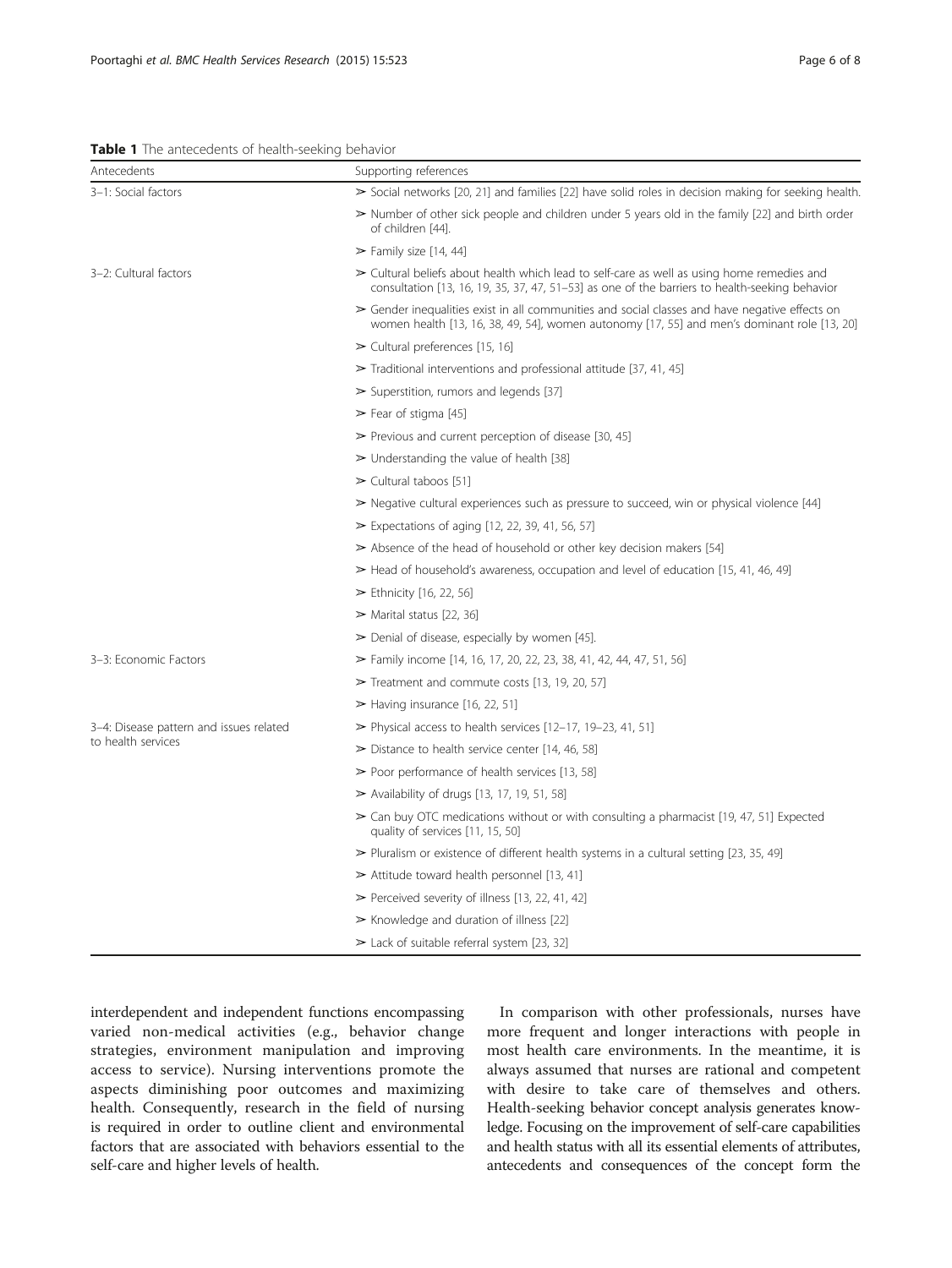<span id="page-6-0"></span>bases of the strategies for developing individualized nursing interventions and health education plans. Principally, nursing is involved with retaining and improving the health of the society members through both primary and secondary health promoting interventions as well as illness management via facilitation of progress evaluation, self-monitoring and lifestyle changes.

Consequently, the health-seeking behavior concept is in relation with nursing knowledge and this concept analysis provides an initial baseline through a theoretical definition. Present analyses are limited regarding context as well as time. Therefore, continuous efforts are required to develop a conceptual framework of health-seeking behavior for current and future nursing.

Because of the complex nature of the word "concept", it is expected to come across various definitions in different sciences' literature, especially in nursing.

Considering the philosophical basis of evolutionary approach to analysis, the results of analysis do not provide a definitive answer to the question of what the concept is. Instead, they might provide a direction towards an additional inquiry. According to the results obtained from our study, health-seeking behavior can be explained as "a behavior through which a healthy individual intellectually makes decision about his/her health and also an endeavor to actively promote health through interaction with health system".

#### Limitation

Lack of access to all full-text articles on health-seeking behavior as well as using articles that were in English is considered the limitations of this study.

#### Conclusion

Health-seeking behavior is a concept which relies on time and context. Results obtained from concept analysis define health-seeking behavior as a multi-dimensional concept.

Primary care services are the gateways to health care but health care consultation depends on individuals' decisions to seek help. For the systems to work effectively and efficiently, it is important that such decisions are made appropriately. In addition, making appropriate decisions does require behavioral changes. Whether or not behavior is the source of poor health, malnutrition or mortality, it is now recognized as a critical part of the solution. The many cases on child mortality, maternal mortality, malnutrition, child development, and mental health have drawn attention to the behavioral solutions which require non-advanced technology and small expenses. As a consequence, being aware of health-seeking behavior attributes, antecedents and consequences will result in promoting the status, importance and application of this concept in nursing profession.

#### Competing interests

The authors declare that they have no competing interests.

#### Authors' contributions

SP(the first Author) performed design, acquisition of data, analysis and interpretation of data. AR and SP performed acquisition of data, analysis and interpretation of data. PB and FR analyzed and interpreted the data. SG prepared the draft, revised and finalized the manuscript. All authors read and approved the final manuscript.

#### Author details

<sup>1</sup>School of Nursing & Midwifery, Tehran University of Medical Sciences, East Nosratst, TohidSq, 1419733171 Tehran, Iran. <sup>2</sup>Physical Medicine and Rehabilitation Research Center, Tabriz University of Medical Sciences, Tabriz, Iran. <sup>3</sup> Students' Research Committee, Tabriz University of Medical Sciences Tabriz, Iran. <sup>4</sup>Department of Pediatric Nursing, Nursing and Midwifery Faculty, Iran University of Medical Sciences, Tehran, Iran. <sup>5</sup>Centre for educational Research in Medical Sciences (CERMS), Iran University of Medical Sciences, Tehran, Iran. <sup>6</sup>Center for Nursing Care Research, School of Nursing & Midwifery, Iran University of Medical Sciences, Tehran, Iran.

#### Received: 10 June 2014 Accepted: 18 November 2015 Published online: 27 November 2015

#### References

- 1. Viner RM, Ozer EM, Denny S, Marmot M, Resnick M, Fatusi A, Currie C. Adolescence and the social determinants of health. The Lancet, 2012; 379(9826), 1641-1652.
- 2. Von Rueden U, Gosch A, Rajmil L, Bisegger C, Ravens-Sieberer U. Socioeconomic determinants of health related quality of life in childhood and adolescence: results from a European study. J Epidemiol Community Health. 2006;60(2):130–5.
- 3. McMurray A. Community health and wellness. 2nd ed. Sydney: Mosby; 2003. p. 256–8.
- 4. Clark M. J. D. Community health nursing: Advocacy for population health. Upper Saddle River, NJ: Pearson Prentice Hall; 2007.
- 5. French D, Vedhara K, Kaptein AA, Weinman J. Health Psychology. UK:Wiley-Blackwell; 2010.
- 6. Kulbok PA, Cox CL. Dimensions of adolescent health behavior. J Adolesc Health. 2002;31(5):394–400.
- 7. Chinn PL, Kramer MK. Theory and nursing: integrated knowledge development, vol. 5. Saint Louis: Mosby; 1999.
- 8. MacKian S. A review of health seeking behaviour: problems and prospects. In: Health Systems Development Programme. 2003.
- 9. Glanz K, Rimer K, Viswanath K. Health behavior and health education; Theory, Research and Practice. 4th ed. San Francisco: Jossey-Bass; 2008.
- 10. Rosenstock IM. Historical origins of the health belief model. Health Educ Monogr. 1974;2:328–35.
- 11. Conner M, Norman P. Predicting health behaviour. UK: McGraw-Hill Education; 2008.
- 12. Pandey KR, Jha AK, Dhungana R, Lamsal R. Health seeking behavior of parents for children with pneumonia. JNMA J Nepal Med Assoc. 2009;48(174):131.
- 13. Hausmann-Muela S, Ribera JM, Nyamong I. Health-seeking behavior and the health systemresponse. In: Disease Control Priorities Project working paper. 2003.
- 14. Shaikh BT, Hatcher J. Health seeking behavior and health service utilization in Pakistan: challenging the policy makers. J Public Health. 2005;27(1):49–54.
- 15. Grundy J, Annear P. Health-seeking behavior studies: a literature review of study design and methods with a focus on Cambodia. In: Health Policy and Health Finance Knowledge Hub, Working Paper Series, vol. 7. 2010.
- 16. Roy LC, Torrez D, Dale JC. Ethnicity, traditional health beliefs, and health– seeking behavior: Guardians' attitudes regarding their children's medical treatment. J Pediatr Health Care. 2004;18(1):22–9.
- 17. Yanagisawa S, Mey V, Wakai, S. Comparison of health-seeking behavior between poor and better-off people after health sector reform in Cambodia. Public Health. 2004;118(1):21–30
- 18. Majaj L, Nassar M, De Allegri M. "It's not easy to acknowledge that I'm ill": a qualitative investigation into the health seeking behavior of rural Palestinian women. BMC Womens Health. 2013;13(1):26.
- 19. Onwujekwe O, Chukwuogo O, Ezeoke U , Uzochukwu B , Eze S. Asking people directly about preferred health-seeking behavior yields invalid